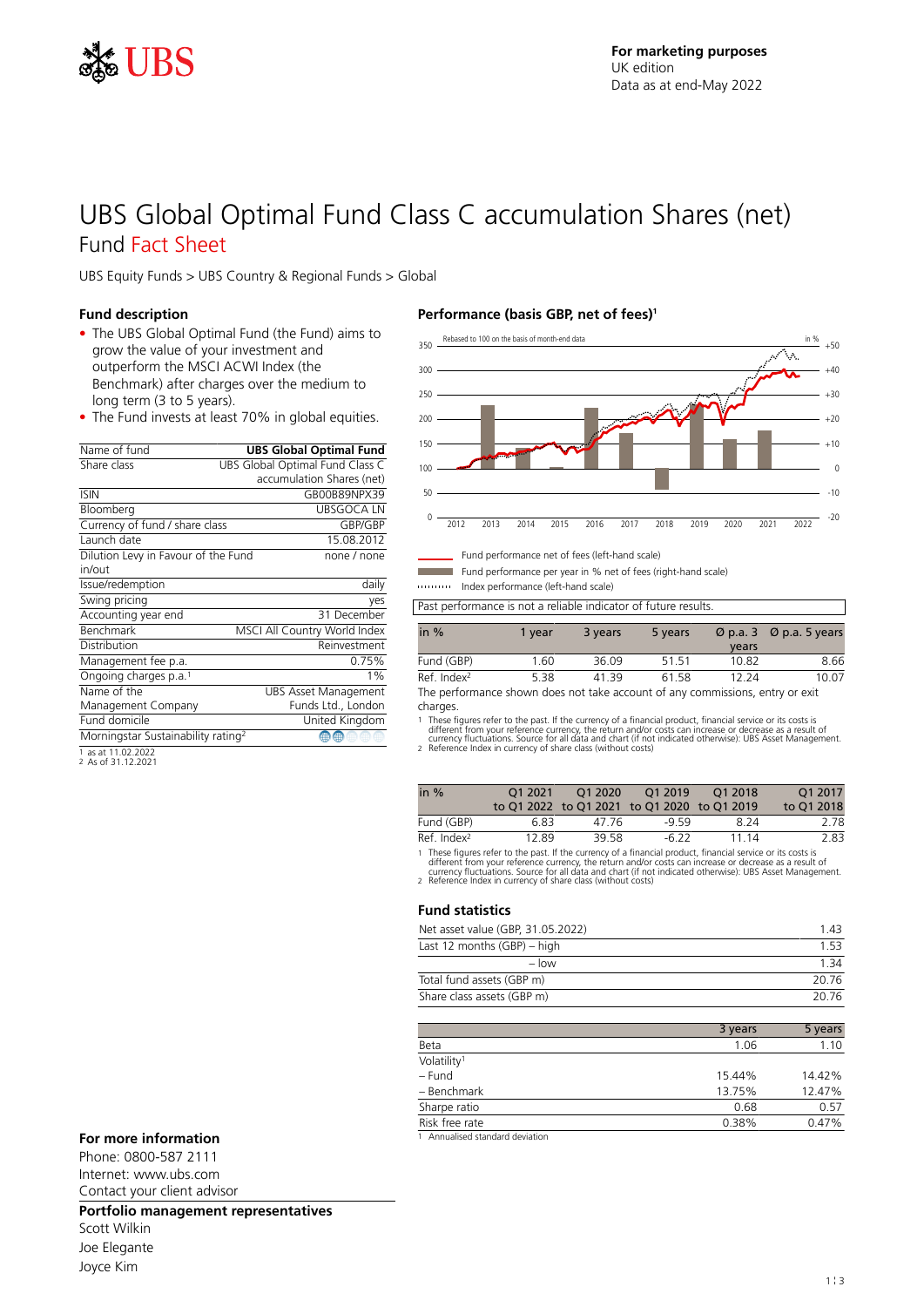# UBS Global Optimal Fund Class C accumulation Shares (net)

### **Sector exposure (%)**

| Sector                        | % of Fund |
|-------------------------------|-----------|
| Information Technology        | 23.82     |
| Financials                    | 16.02     |
| Health Care                   | 15.55     |
| Consumer Discretionary        | 11.23     |
| Industrials                   | 7.80      |
| Consumer Staples              | 7.77      |
| <b>Communication Services</b> | 7.67      |
| Energy                        | 6.43      |
| Materials                     | 3.32      |
| Real Estate                   | 0.00      |

### **10 largest equity positions (%)**

| Company                | % of Fund |
|------------------------|-----------|
| Microsoft              | 3.26      |
| <b>APA Corporation</b> | 2.44      |
| Unitedhealth Group     | 2.42      |
| Amazon                 | 2.29      |
| Wells Fargo            | 2.27      |
| Galp Energia           | 2.02      |
| <b>Novartis</b>        | 1.99      |
| Hess                   | 1.96      |
| Spectris               | 1.94      |
| Mondelez International | 1.88      |

### **Benefits**

Investors can benefit from a highly active approach across Global equity markets, investing primarily in Large Cap stocks. The Fund is managed by an experienced team of investors, leveraging off a Global research database with local "boots on the ground" research pursuing a consistent Intrinsic Value methodology that has been in place since 1980.

### **Risks**

Equity risk: Equities (also known as shares) can lose value rapidly and typically involve higher risks than bonds. Counterparty risk: counterparties on trades may default or not comply with contractual obligations resulting in loss. Exchange rate risk: the value of investments may be impacted by changes in the exchange rates of currencies. Derivatives risk: derivatives can be highly sensitive to changes in the value of the asset on which they are based which can increase the size of losses and gains. Liquidity risk: securities may become more difficult to sell or sell at a desired price during difficult market conditions.

### **Important information**

Past performance is not a guide to future performance. The value of investments and the income from them may go down as well as up and are not guaranteed. Investors may not get back the amount originally invested. Changes in rates of exchange may cause the value of this investment to fluctuate. The Sustainability Exclusion Policy of the Investment Manager outlines the exclusions applicable to the investment universe of the Funds: https://www.ubs.com/global/en/asset-management/investmentcapabilities/sustainability.html. In addition, the controversial weapons exclusion applies to all UK domiciled funds. The information contained in this document should not be considered a recommendation to purchase or sell any particular security and the opinions expressed are those of UBS Asset Management and are subject to change without notice. This document is a marketing communication. Any market or investment views expressed are not intended to be investment research. The document has not been prepared in line with the Financial Conduct Authority requirements designed to promote the independence of investment research and is not subject to any prohibition on dealing ahead of the dissemination of investment research. Please note that additional fees (e.g. entry or exit fees) may be charged. Please refer to your financial adviser for more details. Investors should read the Key Investor Information Document (KIID), Prospectus and any applicable local offering document prior to investing. For a definition of financial terms refer to the glossary available at www.ubs.com/ glossary.